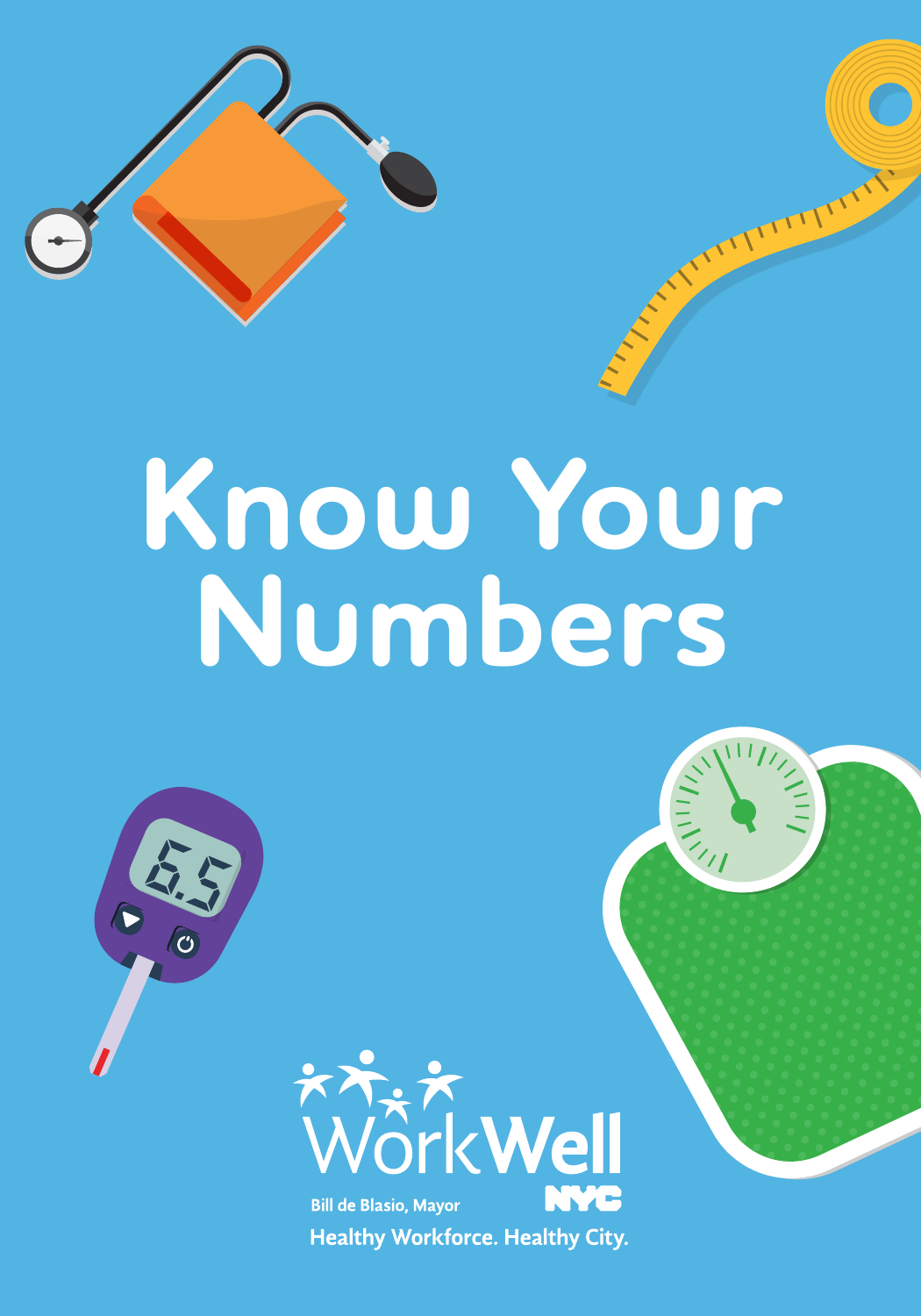## **TIPS FOR BEING YOUR HEALTHIEST**



#### **CONNECT**

Reach out to a loved one, friend or your doctor whenever you need support, are feeling stressed or overwhelmed.



**BE ACTIVE** Get at least 30 minutes of physical activity a day, five days a week.



#### **GET A CHECK-UP**

Schedule appointments to see your health care provider regularly.



#### **EAT HEALTHY**

Eat a healthy diet with more fruits and vegetables, foods lower in sodium, and fewer sweets and sugary drinks.



#### **DON'T SMOKE**

If you smoke, quit. The sooner you quit smoking, the sooner your body begins to heal.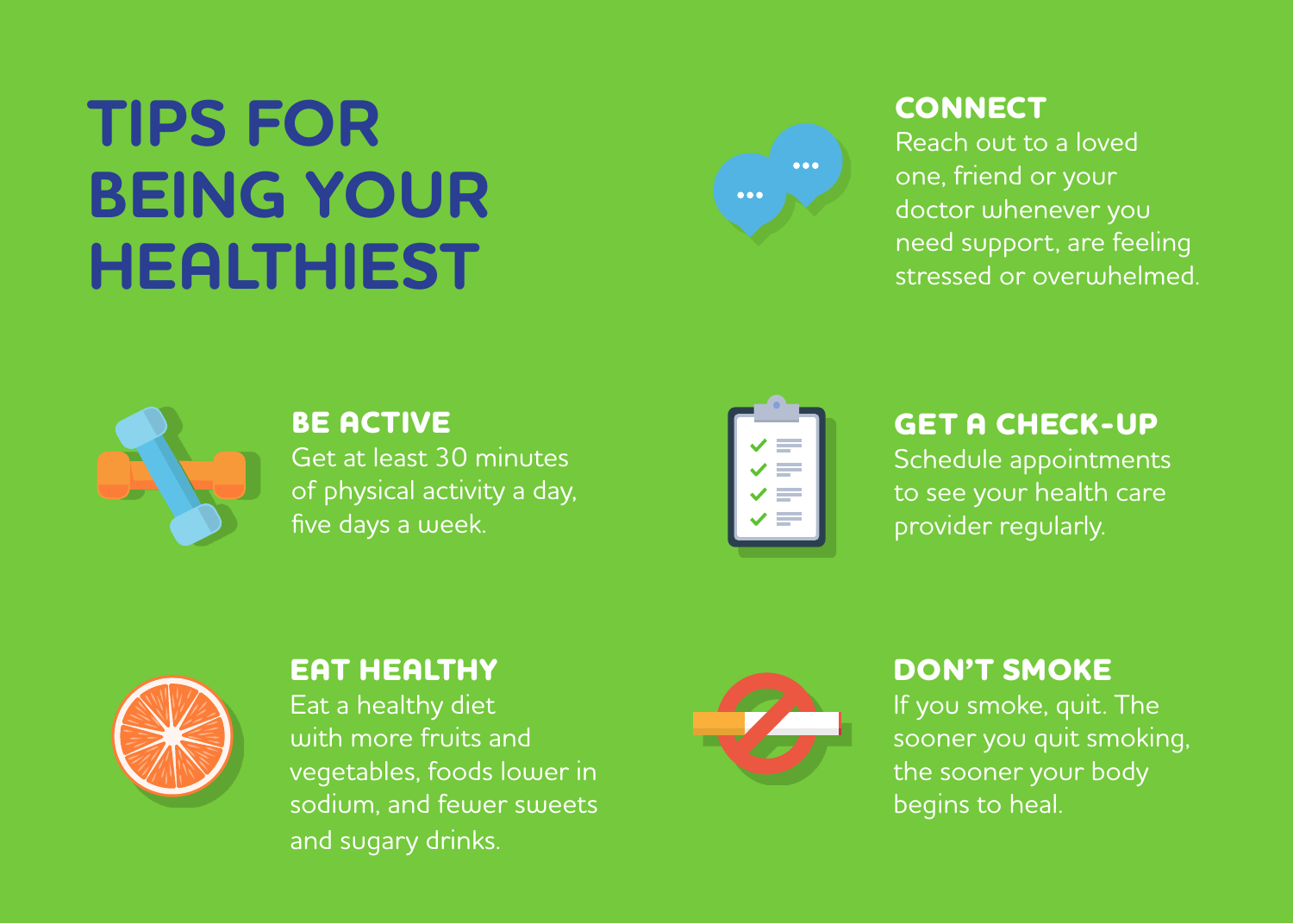

**Blood pressure** is the force of blood moving through your blood vessels. The higher it is, the more pressure it puts on the inside of your blood vessels. High blood pressure is a leading cause of heart disease and stroke.

| Top#           | Bottom #   | <b>Results</b>                                                                                                                      |
|----------------|------------|-------------------------------------------------------------------------------------------------------------------------------------|
| below<br>120   | below 80   | Your blood pressure is within<br>the normal range.                                                                                  |
| $120 -$<br>139 | 80-89      | Discuss what this means for<br>you at your next visit with your<br>health care provider.                                            |
| $140 -$<br>179 | $90 - 109$ | Your blood pressure is high.<br>See or call your health care<br>provider ASAP.                                                      |
| above<br>180   | above 110  | Your blood pressure is dan-<br>gerously high. See your health<br>care provider or get medical<br>care today, even if you feel fine. |



**Body mass index (BMI)** is a measure of how much you weigh compared to how tall you are.

| A BMI that is:                     |
|------------------------------------|
| $\cdot$ below 18.5 is underweight  |
| $\cdot$ 18.5-24.9 is normal weight |
| · 25-29.9 is overweight            |

• **30** and above is obese



**Make 18.5 - 24.9 your BMI goal**



**Diabetes Risk.** Your Hemoglobin A1C measures your average blood sugar levels over the past 2-3 months. High blood sugar can be a sign of pre-diabetes or diabetes.

#### **An A1C number that is:**

• **below 5.7** is normal

• **5.7-6.4** means you have prediabetes

• **6.5** and above means you have diabetes



**adults has prediabetes**

**Knowing some of your health-related numbers is an important step toward being your healthiest.**

**Use this card to fill in the numbers you know.**  Talk to your health care provider about the ones you don't know, what your goals should be or any questions or concerns you may have.

Date

|       | <b>My Numbers</b> | Goals |  |
|-------|-------------------|-------|--|
| ssure |                   |       |  |

| <b>Blood Pressure</b> |  |
|-----------------------|--|
| <b>Height</b>         |  |
| Weight                |  |
| <b>BMI</b>            |  |
| A1C                   |  |
| <b>Other</b>          |  |
| <b>Other</b>          |  |